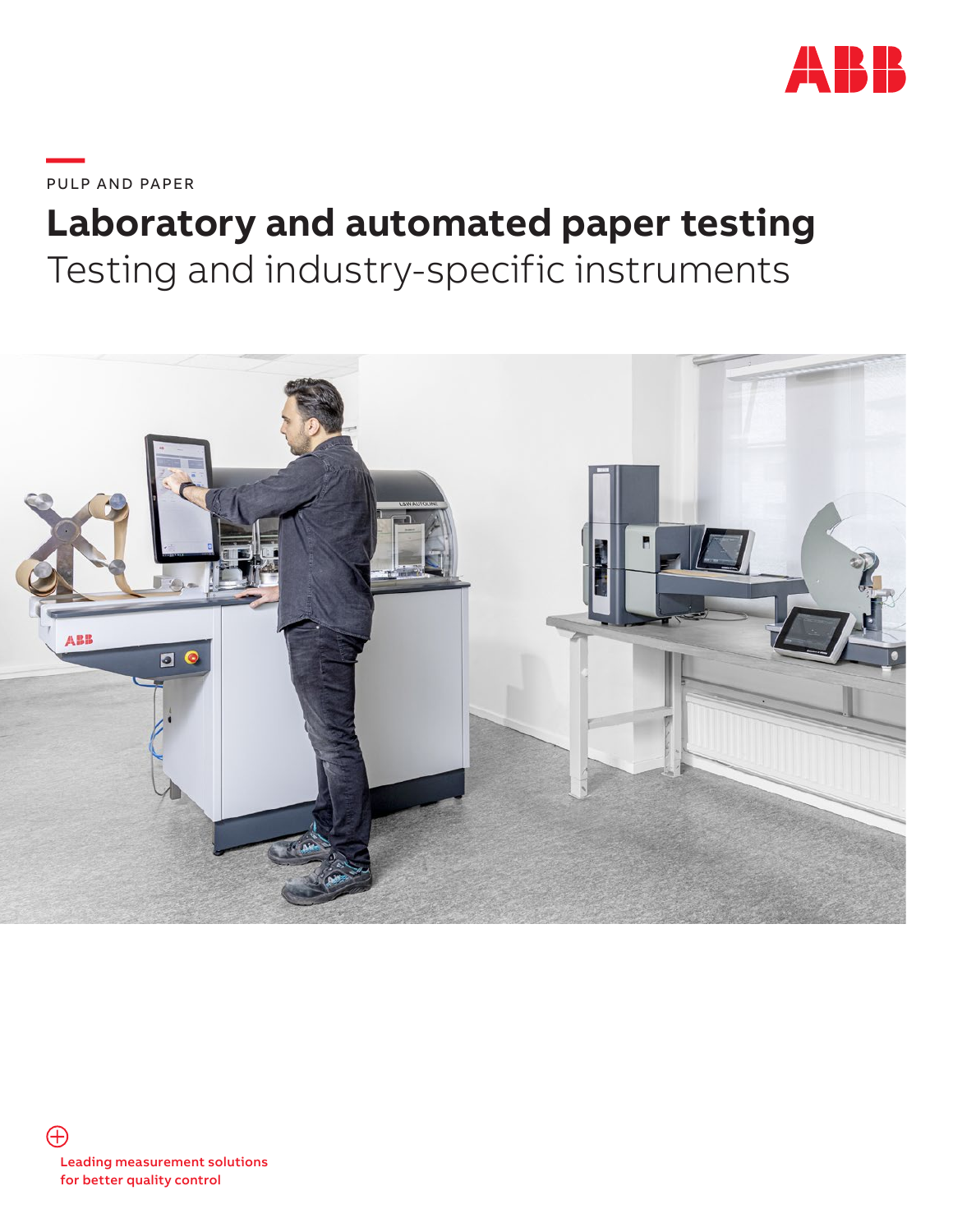### **Laboratory paper testing**

In all types of production, process optimization is required for a company to stay competitive. For papermakers, it's a continuous challenge to produce the product within the given specification at the lowest possible cost.

One way to help achieve that is standardized paper testing. Whether it's the strength, texture, stiffness, thickness, brightness, or color, ABB provides the industry with a wide range of measurement equipment for paper quality control.

With almost four decades of experience, ABB can also provide consultation on what's important to measure based on your end product and testing best practices to ensure optimum quality.



**—**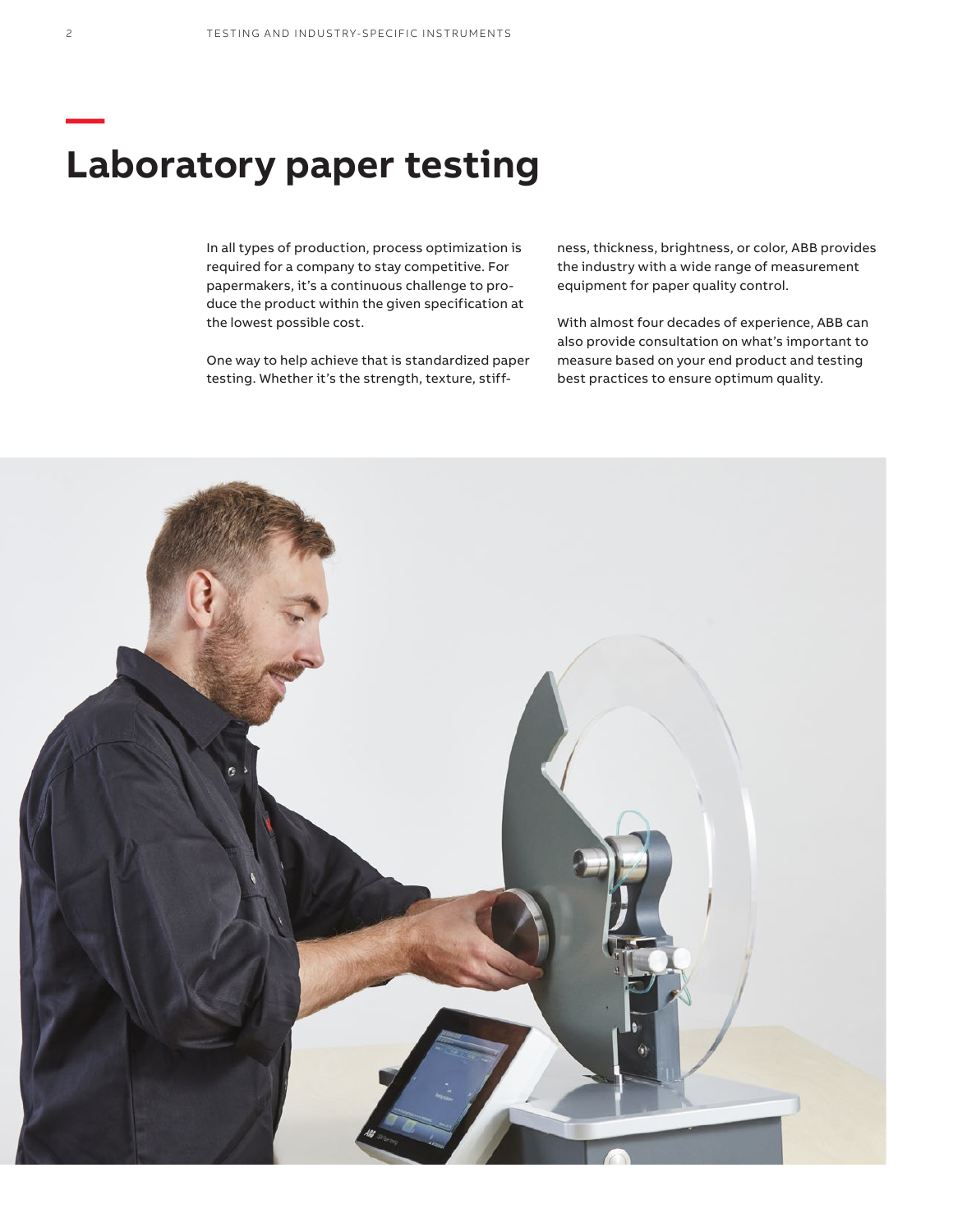### **Surface Testing**

Paper is a complex product. When printing, the result depends not only on the surface roughness, but also absorption, permeability, formation and thickness.



**—**

**L&W Micrometer**

gives precise thickness measurements of paper, board, corrugated board and tissue. It combines the latest materials and manufacturing procedures to ensure accurate measurements.



### **L&W Bendtsen Tester**

is designed for rapid routine measurements, in accordance with both traditional and new standards. The Bendtsen method, which measures surface roughness, is a popular test for newsprint and linerboard.

combines rapid routine measuring with high precision to measure surface roughness according to the Sheffield method. This can be applied to paper or



**L&W Air Permeance Tester** uses the latest technology to measure air permeance in accordance with the most common measuring methods.



#### **L&W PPS Tester**

is used to measure the surface roughness of coated and calendared printing and writing paper. The results give a good overview of printability.



**L&W Moisture Tester**

**L&W Cobb Sizing Tester**

given time.

measures the weight increase of a sample when exposed to water for a

measures the moisture content in pulp and paper products. It can be used for production control and verification of online systems and for back-up of online moisture sensors.



**L&W Elrepho** 

measures color, brightness, opacity and whiteness of paper, paperboard, pulp, coating inks and fillers. The measurement conforms to all established standards for optical measurements.





#### paperboard and linerboard. This is

**L&W Stylus Roughness Tester Emveco** measures the micro surface roughness of

known as microdeviation, a topography measurement that helps detect and analyze surface characteristics that affect print uniformity.

#### **L&W OptiTopo**

measures surface roughness and helps predict printability using camera technology. Developed by Innventia, this method has proven to be an outstanding way to assess the correlation between paper surface and print defects.

### paperboard, from newsprint to liner.

**L&W Sheffield Tester**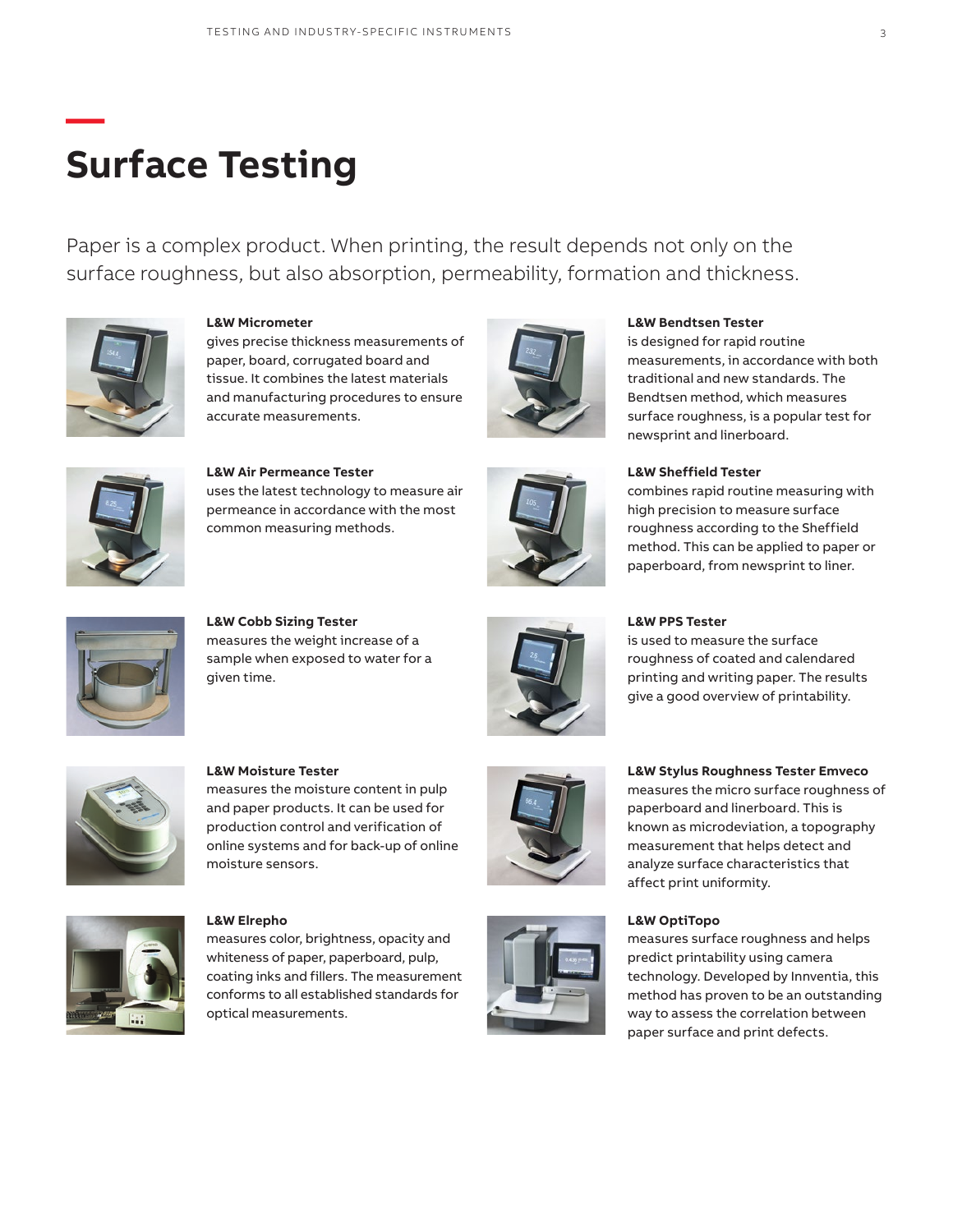# **Strength properties**

Strength characteristics of paper products are of great importance. For example, printing paper must have good runnability through the printing press and a corrugated box must sustain high loads and stresses.



**L&W ZD Tensile Tester**  measures internal bond strength (a paper's strength in the thickness direction). The test sequence is fully automated, including tape application and removal.



**L&W Tensile Tester**

measures all important tensile properties with precision on tissue and packaging board. It is designed with attention to ergonomics and efficiency.



**L&W Bending Tester** measures a material's resistance to bending and is designed for measurements of creased and uncreased paperboard.



### **L&W Tearing Tester**

measures tearing resistance according to the classical Elmendorf method. The instrument now offers several enhanced features for automatic, easy and safe operation to complete more accurate tests – faster.

**L&W Compressive Strength Tester STFI** measures the compression strength of liner and fluting quickly and reliably. High compressive strength is important for good stacking ability



**L&W Bursting Strength Tester** measures bursting strength of paper, paper board, and corrugated board. Two different versions are available depending on testing standard.



**L&W Crush Tester** is used for compression tests of liner, fluting and corrugated board. New properties, such as flat crush hardness and energy absorbed during a FCT measurement, can be measured.



**L&W S- Tester** 

of corrugated boxes.

offers a better and easier method for strength classification of medium fluting than the CMT measurement. This method will help paper producers save time, improve quality and reduce costs.



**L&W 4-point Bending Stiffness Tester**  measures the bending stiffness of corrugated board and heavy paperboard rapidly and accurately. The pneumatic clamps unique design allows warped or twisted samples to be measured without impairing results.



#### **L&W TSO Tester**

measures TSI and TSO to predict the performance of paper in a sheeting process, a multicolor printing process, laser copying machines, and when manufacturing corrugated board.

**—**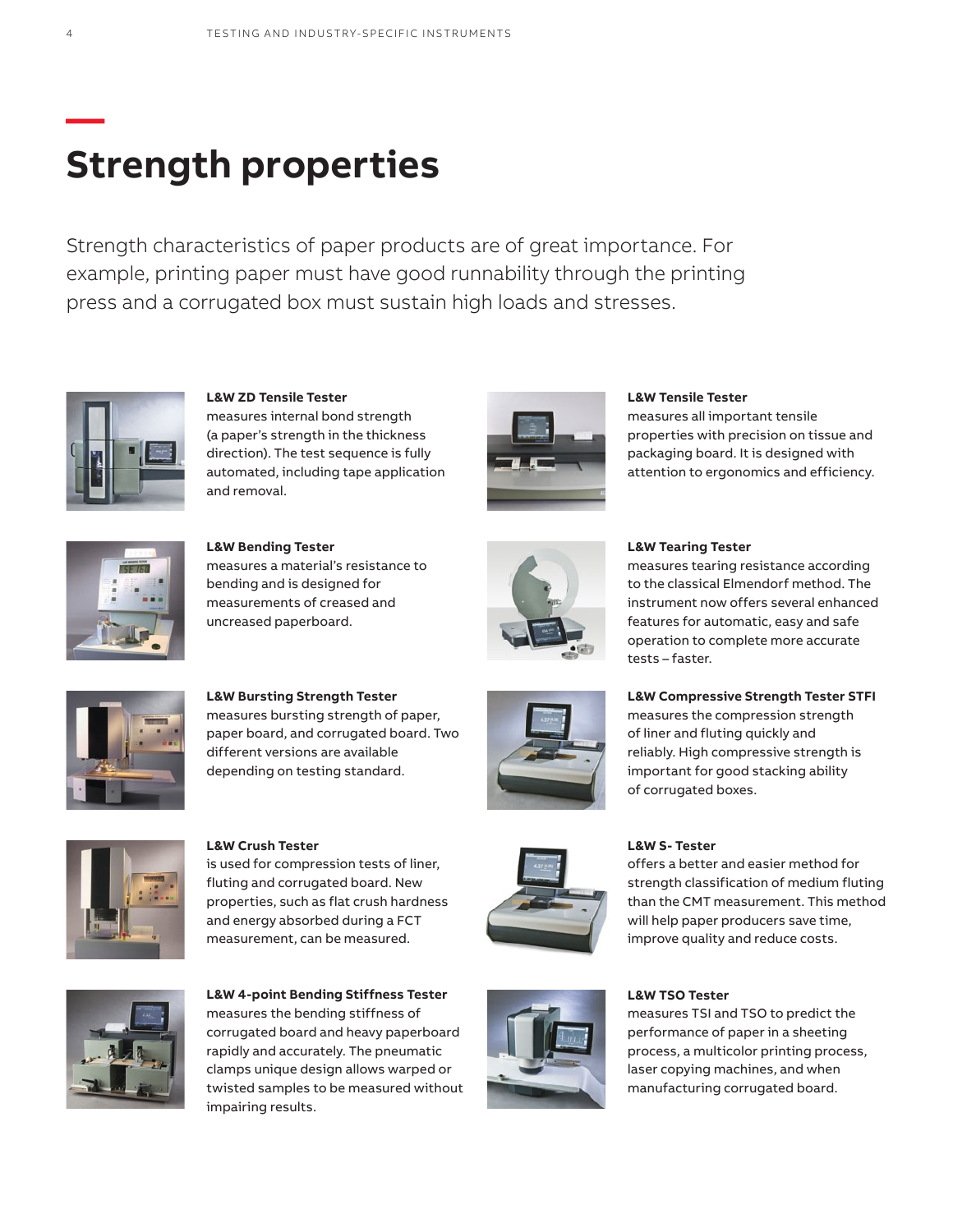# **Sample preparation**

There is no guarantee that the test results will be correct if the test specimens are not prepared in the correct manner, i.e. using precision, purpose-built sample cutters and punches. To ensure successful measurement results, the proper sample preparation tools must be used.



**—**

**L&W Profile Trimmer** can cut a 300 mm wide sample strip from most paper or board samples. This sample can then be tested in L&W Autoline or L&W TSO Tester.



#### **L&W Profile Cutter Advanced**

cuts wrinkle-free sample strips to a fixed width directly from the machine reel that automatically wound onto a removable cylinder. These can be used for testing in L&W Autoline or L&W TSO Tester.



**L&W Strip Punch** provides you with precisely cut sample strips that can be used for tensile tests, fracture toughness tests, compression strength tests, RCT, CMT and CCT.



#### **L&W Profile Cutter Basic**

cuts wrinkle-free sample strips to a fixed width directly from the machine reel. These can be used for testing in L&W Autoline or L&W TSO Tester.



**L&W ECT Cutter Billerud** prepares accurate samples of corrugated board for ECT testing. This tool, which cuts the edges parallel, is the established tool for preparing the edges of an ECT test piece, regardless of standard.



**L&W Circular Cutter** cuts circular test pieces of paper, board and corrugated board for use in flat crush tests.





creates accurate test pieces for use in tearing tests, bending resistance tests, folding strength tests. The test pieces can also be used for brightness, opacity and color testing in L&W Autoline.



#### **L&W Sample Cutter**

provides easy, accurate and precise cutting of paper test pieces. The tool is for use with the L&W Tearing Tester and the L&W Bending Tester.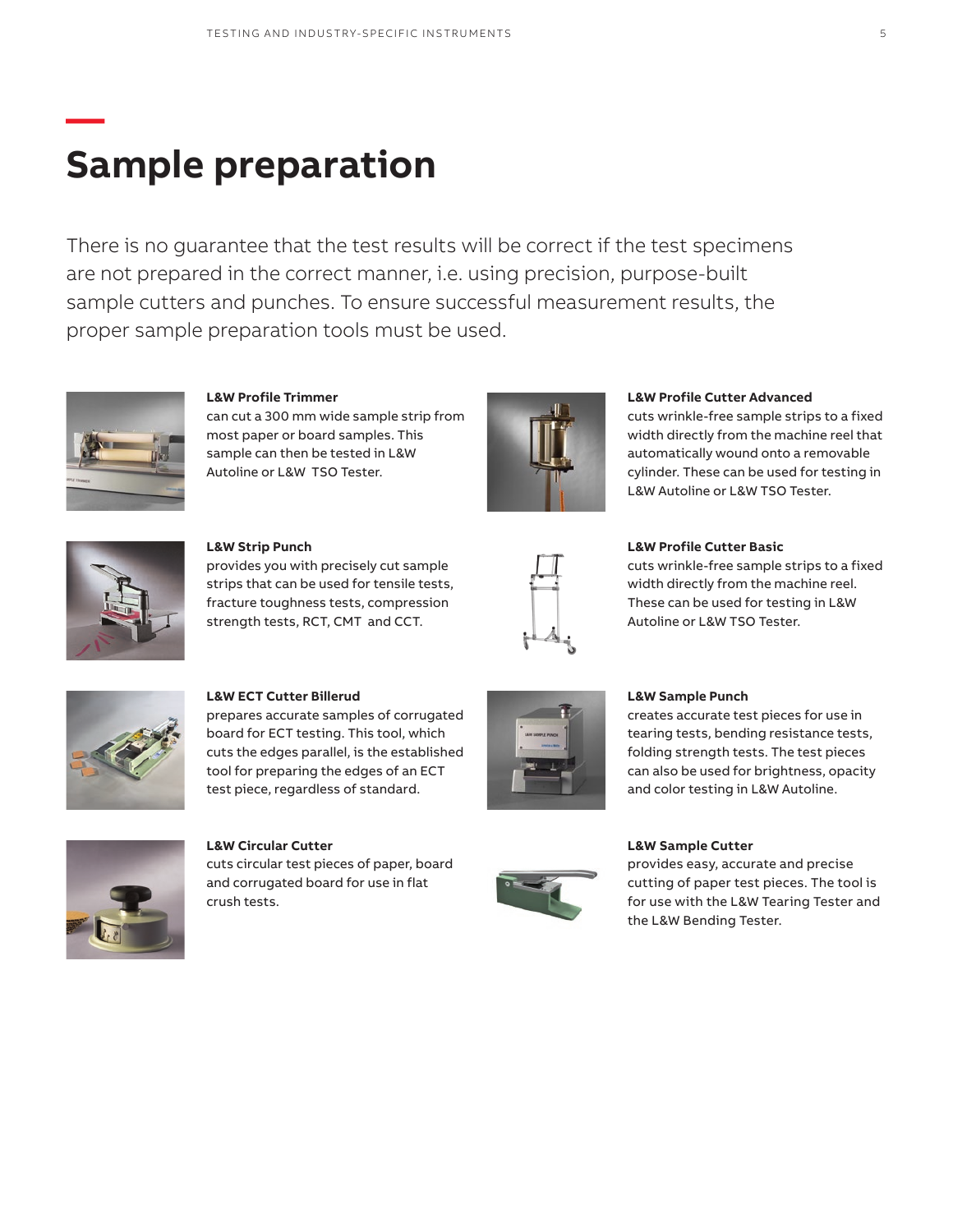### **Next-generation automated paper testing for fast and accurate results**

In less than 10 minutes after turnup, papermakers can easily get reliable test results across the entire reel, with little manual effort. This information helps speed up corrective actions to keep quality on spec and reduce rejects, for better productivity and profitability.



**—**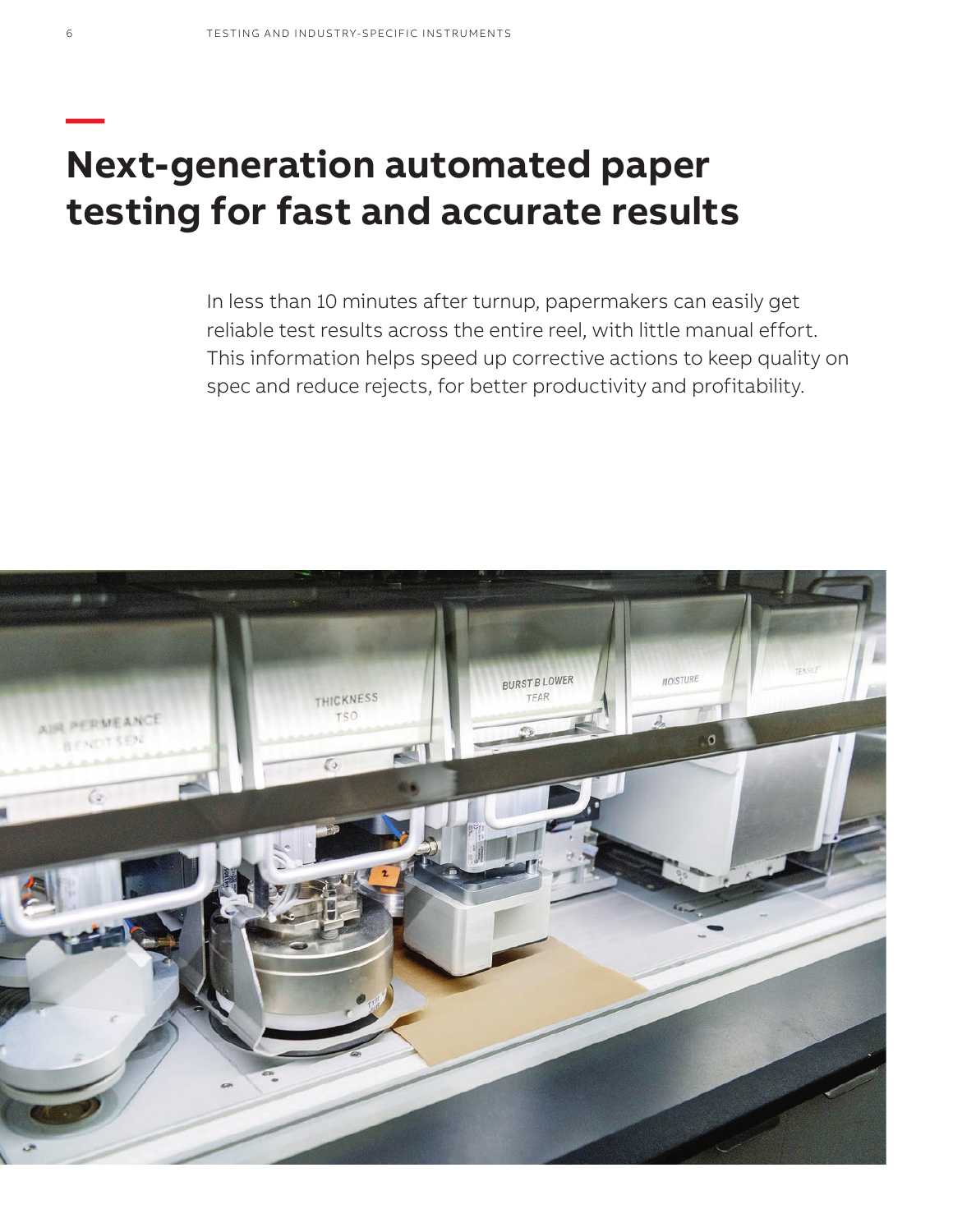ABB's newest L&W Autoline is the fastest, most reliable automated paper testing system ever, quickly analyzing samples to deliver accurate and repeatable results, and actionable quality reports. This makes sure your quality is always right on target, with no off-spec rejects and no unnecessary waste of costly fiber, energy and chemical resources, which can happen when you overshoot



quality targets.

#### **Reliability based on 40 years of experience** at least cost

The quality of the paper testing portfolio is a testament to the reliability and innovation of Lorentzen&Wettre, who pioneered automated paper testing in the 1970's. This is further validated by the thousands of L&W paper testing instruments in use today, as well as L&W Autoline systems at over 500 customer locations worldwide.

#### **100 quality parameters checked for deviations**

The L&W Autoline automatically measures and calculates more than 100 quality parameters per position to easily detect any deviation. The scalable system uses measurement methods that conform to industry standards and handles everything from sample preparation to the final reel report in under 10 minutes, with minimal operator involvement. This rapid feedback based on credible, low-variability data allows corrective actions to be taken immediately if required.

The unit measures strength, optical, surface and structural properties in the sheet via a modular system with more than 20 module combinations that comply with ISO and TAPPI standards. It can also archive data and communicate with other devices that monitor process parameters, allowing deeper data analysis if needed.

#### **Benefits**

- Improves paper quality, based on accurate, repeatable, credible testing methods
- Increases productivity, helping to consistently meet quality targets, with less deviation
- Helps you make faster, smarter decisions about process adjustments, when necessary
- Increases profit potential by quickly reducing off-spec production and making on-spec tonnage